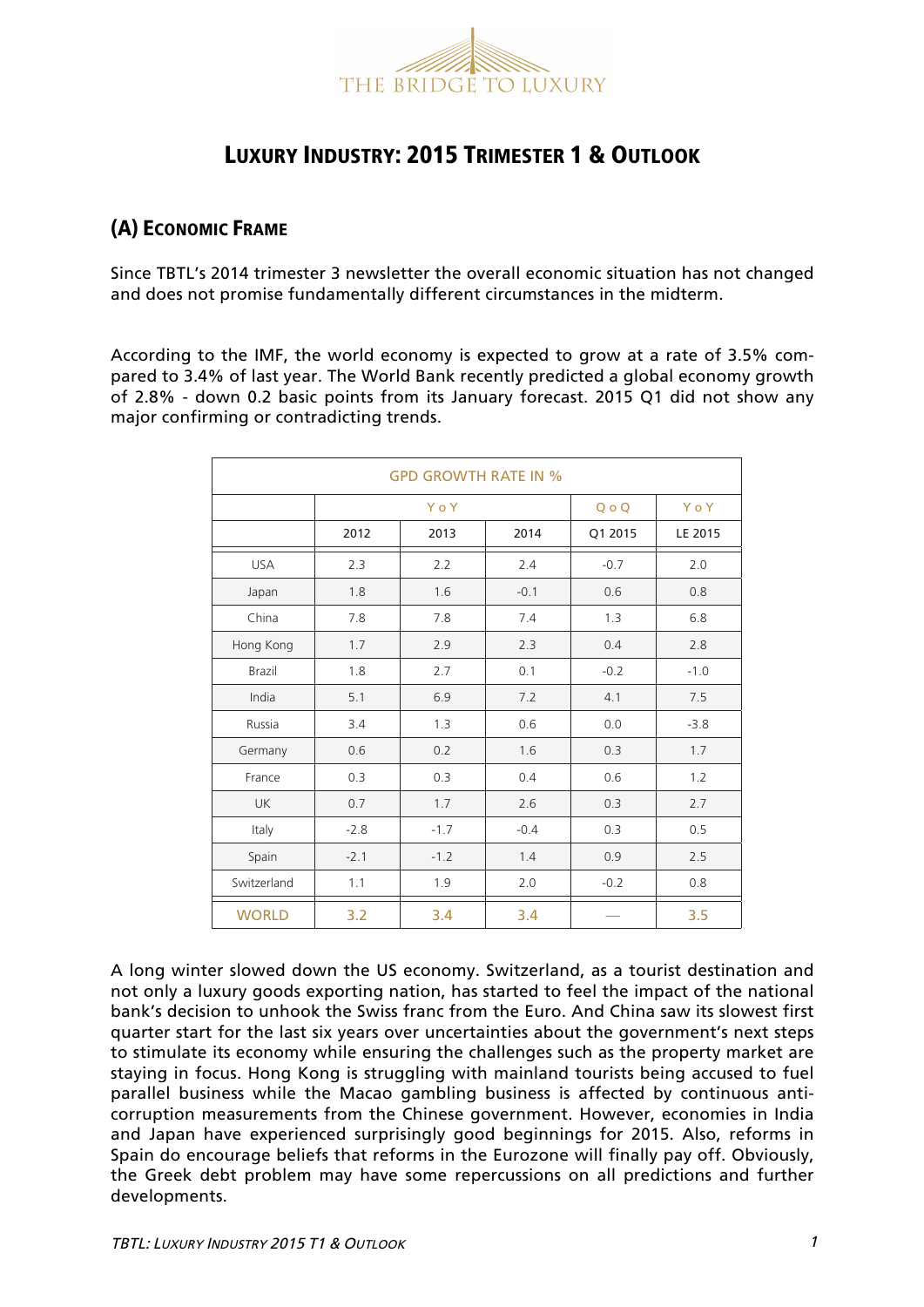

Currencies: Since Autumn 2014 the US \$, the Chinese RMB, the HK \$ and since January 2015 the CHF have gained strength against the Euro. This has turned the Eurozone into a more attractive tourist and shopping destination while reducing export prices for luxury goods. As a country of origin that amounts, according to TBTL estimates, to approximately 7-9% of global luxury production and offered services, Switzerland, however, is challenged by opposite factors. Despite a strong position against the Euro, the CHF was able to keep an almost stable exchange rate against the US\$ and the Chinese renminbi.



On the political side the same global topics run the news and affect world economy as at the end of last year: As the Ukraine conflict continues, overall economic dynamism in the CIS region remains at very low levels. Recently, controversies over maritime borderlines between neighbouring Asian countries have added to complexity in geopolitical developments – such as old and new conflicts in the Middle East.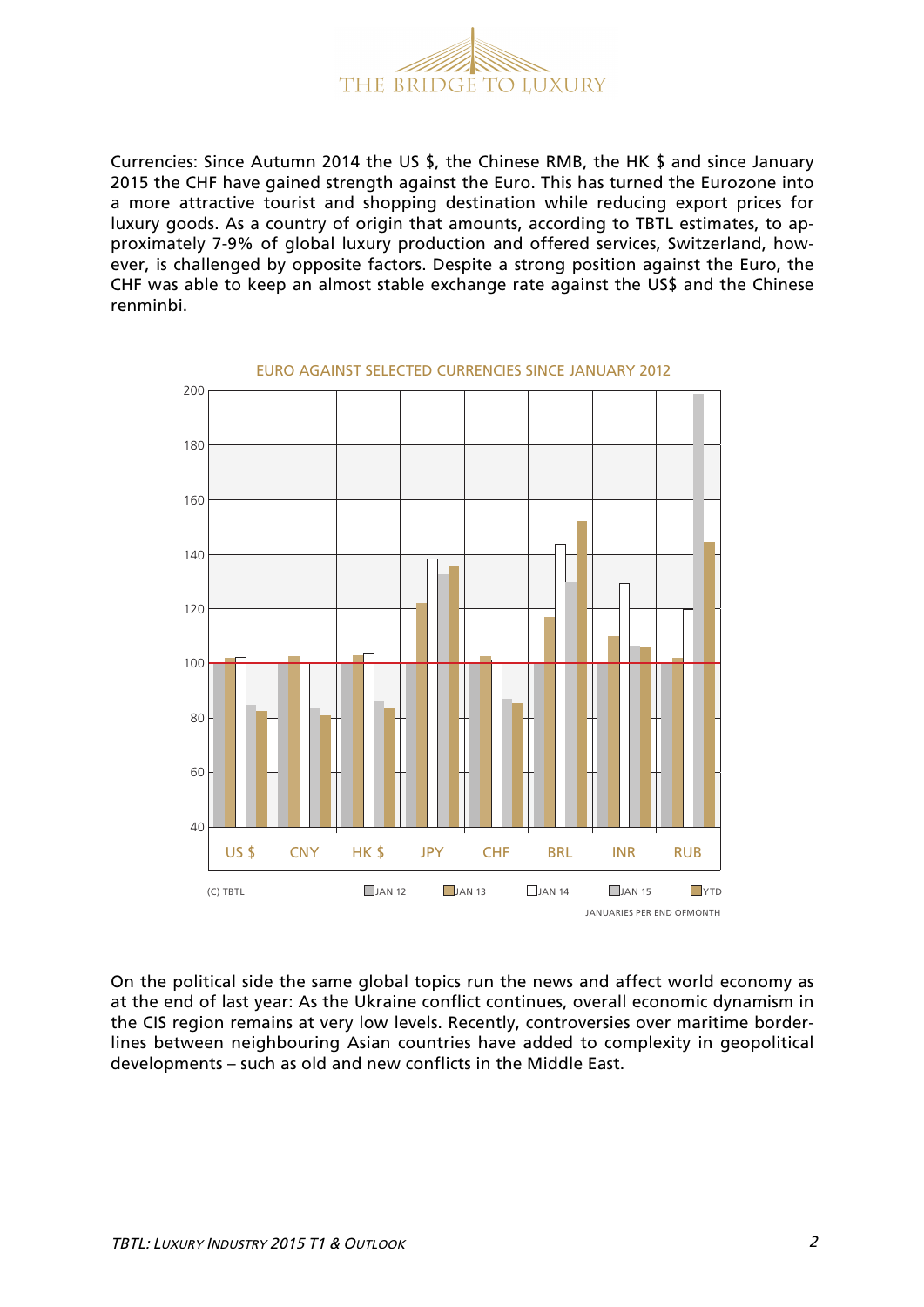

## (B) MARKETS, PRODUCT CATEGORIES & BRANDS

As luxury is a consumer's "good mood" item, TBTL believes that markets and brands cannot expect any major positive global economic impulses in the months to come given the current general frame. Furthermore, a look at Q1 figures of major market players does not reveal any signs of a surprisingly strong industry's development. In October 2014, Bain & Company estimated an industry's growth of 7% for that year. For 2015 and the next 12 months TBTL foresees an increase of 5-7%.

Due to its weight in size, the high-end car industry will again influence the overall performance of the luxury industry this year. For Q1 many brands reported strong growth: Porsche +29%, Mercedes-Benz +18%, BMW (BMW, Mini, Rolls-Royce) +8%, Audi 6%. Sales in Europe are gaining momentum, and the US remains at high sales levels. However, China may slow down as numbers indicate for year over year May figures. At present, however, company statements do not warn of a decrease of the current dynamism till the year's end. A look into particular markets reveals interesting insights: Although the overall Russian market dropped by 37% in the first four months of this year with a reduction of 50% of automobile imports, sales of luxury car makers like Lamborghini (+266%), Rolls-Royce (+90%), and Bentley (+63%) rose strongly against the trend (source IHS automotive).

In comparison, the Swiss watch industry as a main driver of the product category currently feels the impact of several disturbing factors: a strong Swiss franc, actions taken by the Chinese government to curb corruption, and product oversupply. According to the numbers of the Swiss Watch Federation, for year to date including May the industry has contracted by 1.1% in value (pieces +2.7%). Whereas the segment of timepieces with an export value of 0-200 CHF increased by 6.7% all other segments stagnated or lost momentum: 201-500 CHF (-3.1%), 501-3.000 CHF (-5.5%), the segment +3.000 CHF (-0.1%). While some markets have shown strength (UK +26%; Italy +12%; Singapore +7%; the US +3%), others slowed down considerably (Russia -29%; HK -20%; UAE -11%; Japan -9%). Overall, stocks are still high on brands' and retailers' levels and continuous discounting and parallel distribution keep the industry under pressure.

In the business of luxury hotels and resorts Marriott International announced a Q1 increase of 7% revenue per available room (RevPAR organic 5%). In 2015 the company intends to add 7% of net rooms. For the same period competitor InterContinental reports an organic RevPAR of 6% and a net increase of 5% in rooms.

As far as the big luxury groups are concerned, LVMH reports a group's Q1 revenue plus of 16% (+3% on a like-to-like basis). Wines and spirits were up 12% (yet at comparable structures and constant currency exchange rates -1% due to a depressed Chinese market). Fashion and leather contributed with a revenue growth of 13% (+1%). Perfumes and cosmetics increased by 16% (+6%) and watches and jewellery amounted for +19% (+7%). Kering indicated a Q1 revenue growth of 11% (organic 1%) while absorbing a turnover decrease of its fashion brand Gucci of 8%.

Investors' future market expectations can be mirrored in the development of share prices – see the following example of selected stock exchange listed companies: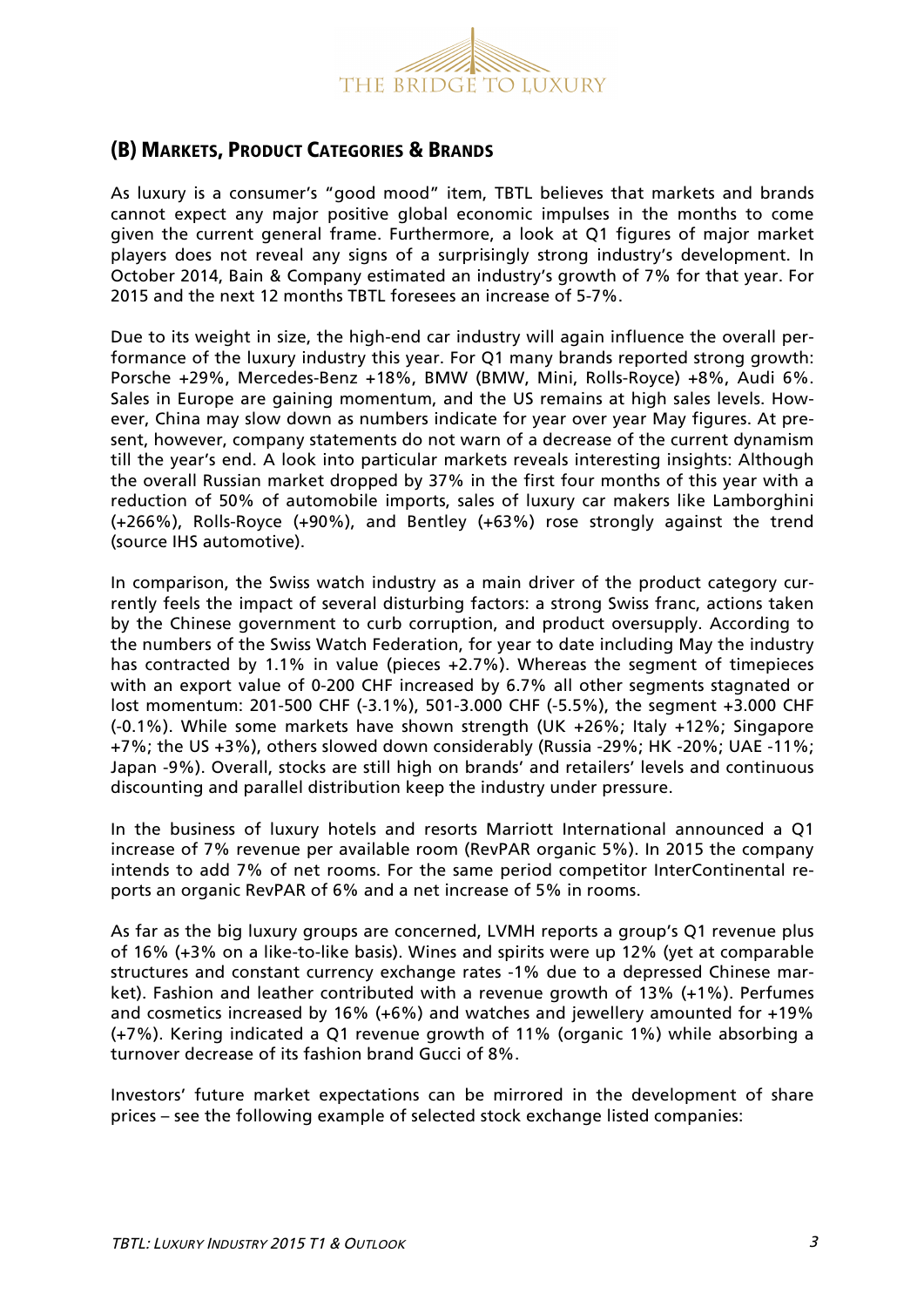



PER FIRST OF MONTH: JULY 1ST, 2010=100

# (C) SNAPSHOTS TOPICS & TRENDS

The luxury industry is currently facing various challenges. Although it can easily be assumed that luxury for many reasons continues to be translated into further consumption, its nature and therefore ways of branding, customer targeting, defining marketing-mixes and so on will change strongly. Some current important trends:

### 1. Changing consumer information and buying behaviour

The times are gone when it used to be sufficient to publish product pack shots, to add a high item's price tag and to locate the brand's logo onto the right end bottom corner of an advertising page. Today customers around the world have become, to a high degree, more competent and independent for causes such as:

• Internet and new communication tools as well as platforms have dramatically increased information and thus knowledge about products, prices, merchandise availabilities etc. and resulted in smarter and more opportunistic consumers.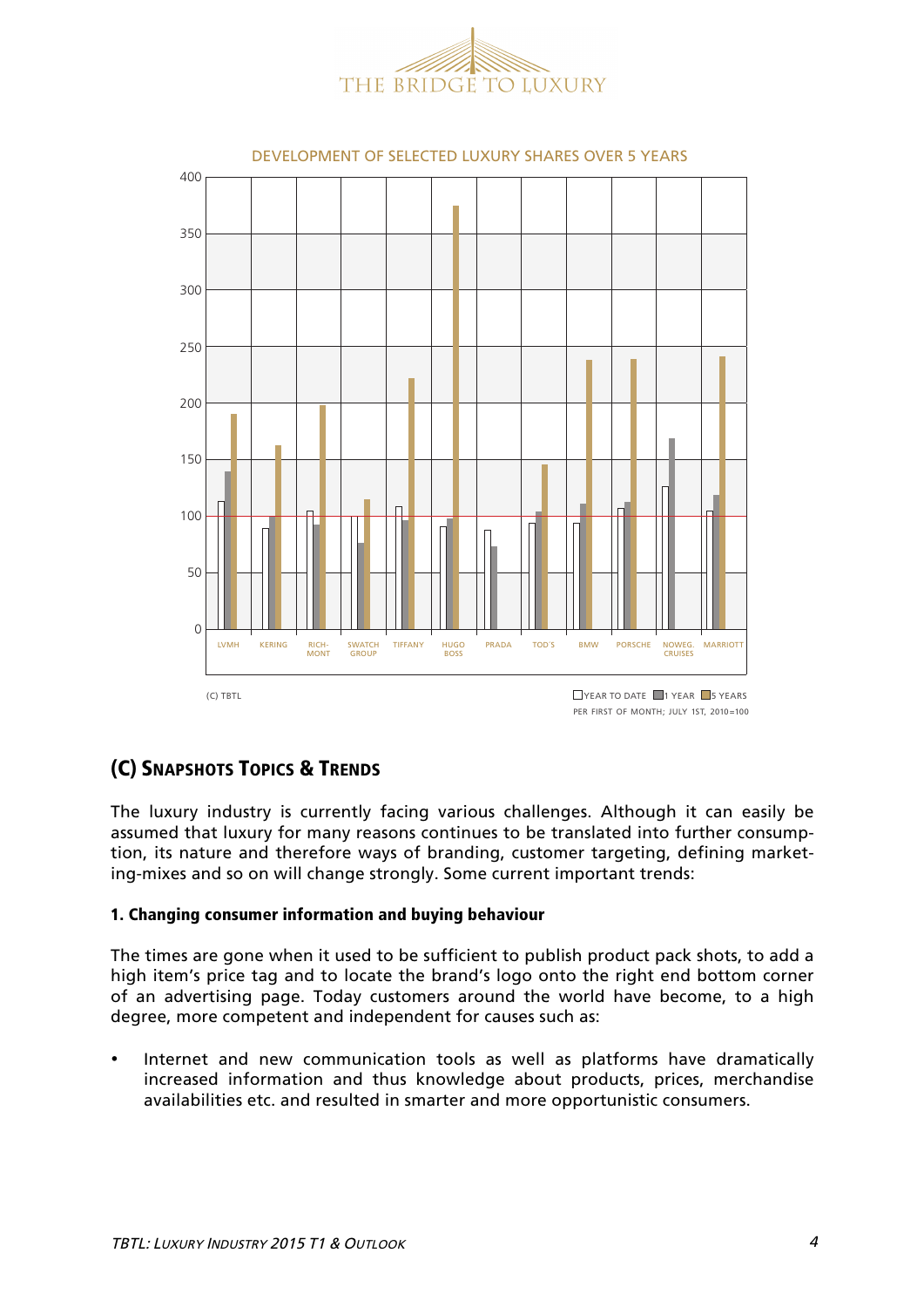

- Consumers not only in "old" but also in emerging markets are becoming increasingly well-informed and sceptical about simple, too-commercial marketing approaches. Brand transparency, honesty, sophistication, creativity, compliance to ethical and environmental standards etc. are getting more essential to consumers' purchasing criteria.
- Younger consumers ("millennials") are not as willing to spend their high incomes and inherited wealth on classical luxury goods as former generations were. They consume differently – or sometimes not all. These new habits are prompting, for instance, the high-end car industry to invest in car sharing services and traffic guided control systems to motivate metropolitan inhabitants to remain faithful to the product category in the hopes that at later stages of their consuming life cycle they will nevertheless acquire premium or luxury automobiles.

### 2. Digitalisation revolutionises the luxury industry

On June 8th Reuters reported that Richemont has invited LVMH, Kering and others to invest in the newly combined Yoox/Net-à-Porter online fashion retailer. Vertical integration some years ago meant "simply" to bypass distribution and classical wholesale market players in, for instance, setting up mono-brand boutiques to control the flow of products, the definition of prices and discounts, the brands' presentation at the POS – and to absorb mid-stream margins, of course.

A less euphoric consumer demand, the appearance of micro-consumer segments, oversupply, aggressive grey markets, and especially the growth of online shops and the emergence of self-promoted, yet actually opportunistic online "luxury" brands have made the original quest for control very difficult. Only if classical brands master the flow of their products to the homes of their customers will they maximise chances to remain or to become strong global players – and that also requires the control of the Hydra called the Internet. The stakes are fundamental: If luxury brands are no longer able to create business cases of exclusivity in which products and services offer world record features and consumers find in the offerings a positive satisfaction for their social aspirations, in which product availability remains scarce despite the need to reach ambitious sales targets, or in which communications are not diluted by multiple online sales offers, only then will the industry continue to have stars that lift the image of authentic luxury.

Hence, it makes strategic sense that brands not only set up their own digital sales channels but also acquire multi-brand luxury online platforms and brand them with the same intensity as the products they offer. If the industry fails there is a risk that the myth of luxury will disappear in the endless cacophony of the Internet. And even posh mono-brand boutiques will not stop customers taking advantage of enjoying the luxury experience there while looking for the best deal on the Internet. Though Reuters may be bad news for classical distributors and wholesalers, for the industry as such they are good news.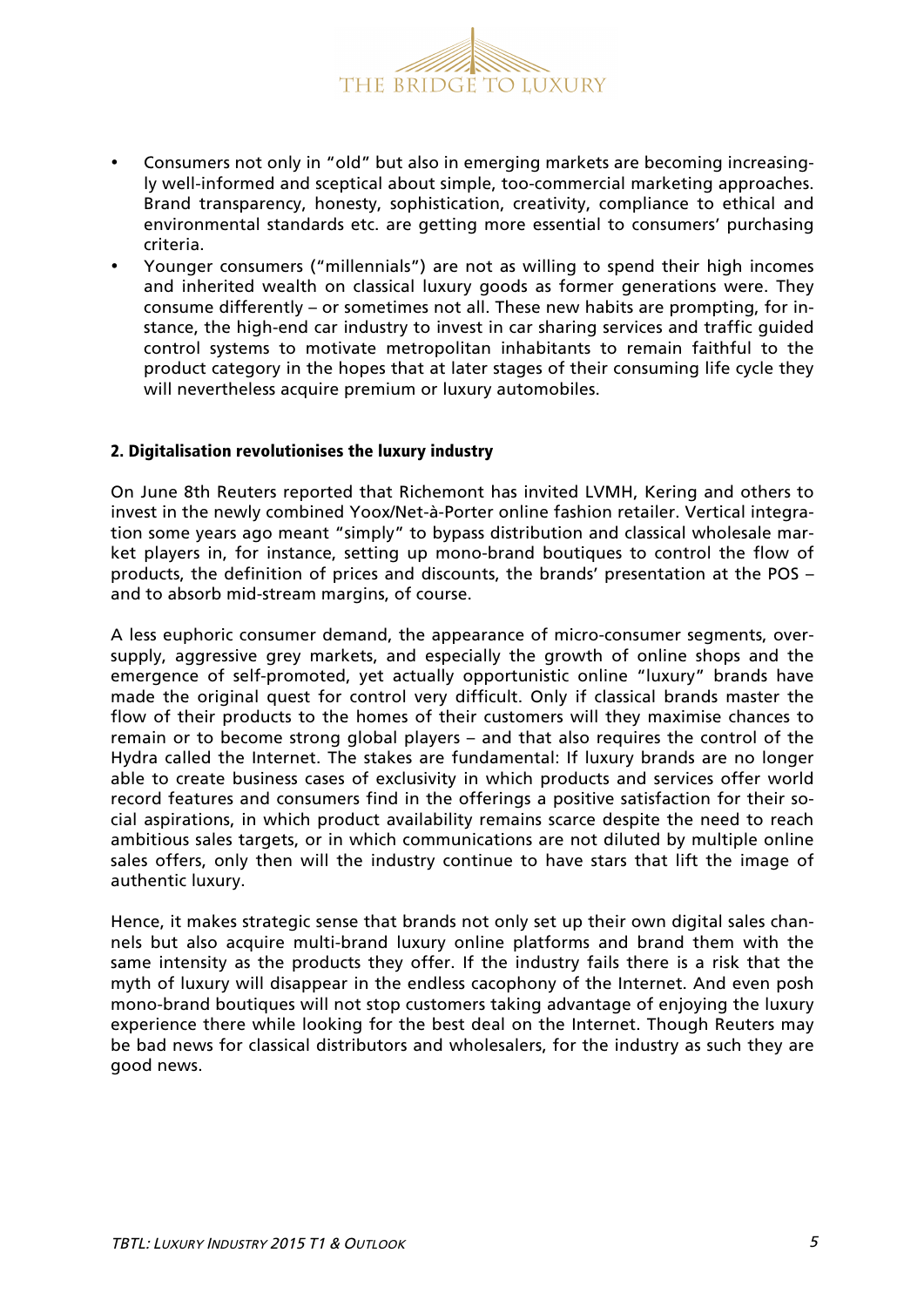

The other factor of the digital revolution is its increasing impact on product development. It creates new opportunities and challenges. One product category about to be hit is the traditional watch industry. Though the (negative) impact will not be as big as the introduction of the quartz watch in the '70s, the smart watch and entries of new competitors will nevertheless eat away market shares of traditional market players. The highest risk of substitution is not only driven by a cooler brand attraction of modern technology icons among mainly young consumers but additionally by the incremental functional USPs of smart watches versus classical ones. Besides various new utilities delivered by thousands of apps, smart watches offer appealing traditional designs yet in more variety, e.g. different dial designs on demand in one single watch. Other luxury categories feeling the digital impact on their offering, too: mobile communication connectivity in cars, private jets and yachts; remote communication of high-end home appliances; and others are just a few to mention.

### 3. Funding and ROI

In either saturated and/or stagnating environments competition is often about gaining market shares. Hence, luxury groups and brands need to polish their positionings, sharpen their USPs and improve professionalism on all levels of their value chains. In doing so they currently and increasingly face a classical dilemma: While revenues and therefore margins are under pressure, cost control seems to be the answer. However, companies in the world of high-end products and services need strong brands – publish or perish. In anti-cyclic measures, investments into brand awareness and image make sense if liquidity permits - and they should comprise more than just investments into short-term-oriented sales promotions.

For those who are short of cash, TBTL often surprisingly witnesses that market analysis is not carried out carefully or does not result into appropriate decision-making and action. Simple ABC-analysis confirms frequently the 80-20-Pareto principle that a few yield the bulk of revenues and margins. However, companies are afraid of drawing consequences in focussing on fewer, yet more profitable consumer segments, markets and distribution partners – while potentially increasing the exclusive image of their brands at the same time.

Given tight budgets, the other potential to increase profitability and liquidity is to enhance the quality of branding. Within the same financial frame many brands could get more return on investment if their positionings were more unique, creative, and closer to segmented customer needs. Instead, in many product categories it can be observed that a great number of brands content themselves in using interchangeable, boring images and scripts that only deliver clichés with no excitement. It seems that the art of epic storytelling gets increasingly lost, resulting in luxury goods and services being turned into mere commodities. If too many brands create product oversupplies the answer is to dare more in branding to make the crucial difference.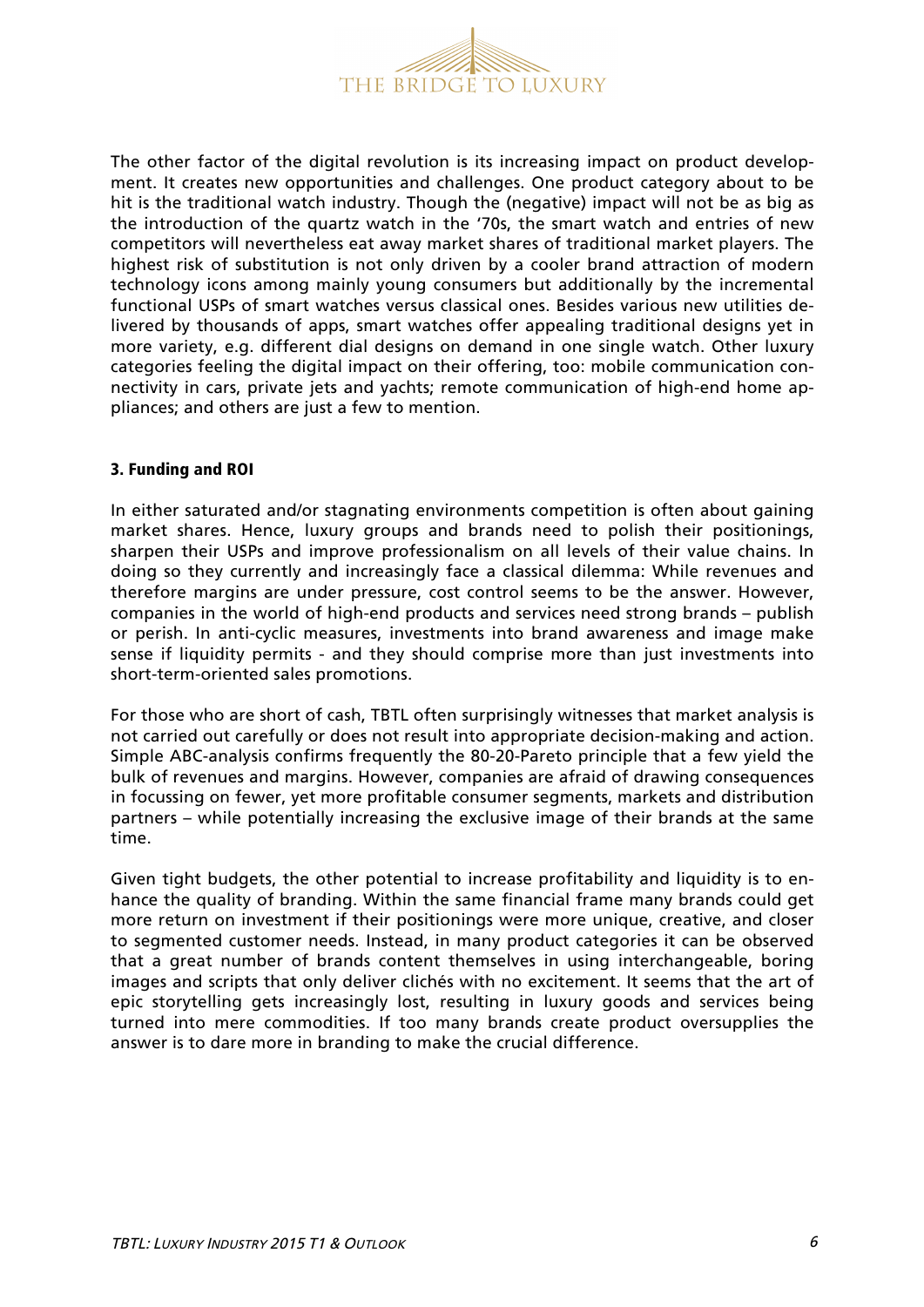

As liquidity is a factor many brands, especially small ones, increasingly look for coowners and exit options. However, the M&A universe is currently, and will be for some time, a buyers' market. Potential purchasers are difficult to identify as insecurities surround the luxury industry. Revenues, especially of smaller brands, often do not outweigh future cost of restructuring and business development (for example into manufacturing capabilities, retailing or advertising). The current financial KPIs in balance sheets in the context of the industry's semi-optimistic outlook often tell a different story than potential brand goodwills assumed by sellers. On the other side: Acquisition prices will likely come down further in the next 12 months, rendering investments more attractive.

An interesting and innovative way of equity buildups is crowd funding. In the environment of high-end products and services only few cases have taken place (real estate, fashion, beauty products). Minimum investment sums vary from 10 to 10,000 Euros. Hence, it is too early to draw sustainable conclusions to assess successes for owners in collecting money or for investors in terms of rates of returns. Yet, TBTL assumes that crowd investing – generally already considered risky – bears even higher dangers in luxury businesses. Potential investors are likely to base decision-making more on emotional factors than on financial rationales. Second, luxury start-ups need a very high amount of funding for brand building while at the same time access to global classical distribution has been limited due to concentration processes and vertical integration of strong market players. Whether crowd funding really helps companies to collect critical masses to advance remains to be seen. Hence, the potential success of small companies venturing into crowd funding will largely depend on business cases that offer truly unique selling proposals and guaranteed access to sales channels – often likely to be the online world for lack of alternatives.

TBTL strongly believes that many categories of high-end products and services are facing challenges that will result in new industry structures and processes. Some categories have already gone through a phase of consolidation, and others will follow. Presumably, the emergence of more oligopolies will be a logical consequence of current business dynamics and thus will threaten the existence of many mid-size and smaller brands. Hence, for those brands it will be crucial to find their niches in creating wonderful offerings, in telling exciting stories, in being closest to consumers. For the credibility of luxury their continuous existence is of utmost importance. Only if luxury does not stop creating product and service world records and in granting customers a self-esteem that mirrors cultivation, sophistication, success, attractiveness, education or any other affirming attribute will it remain the elite and credible expression of consumption.

Dr Frank Müller